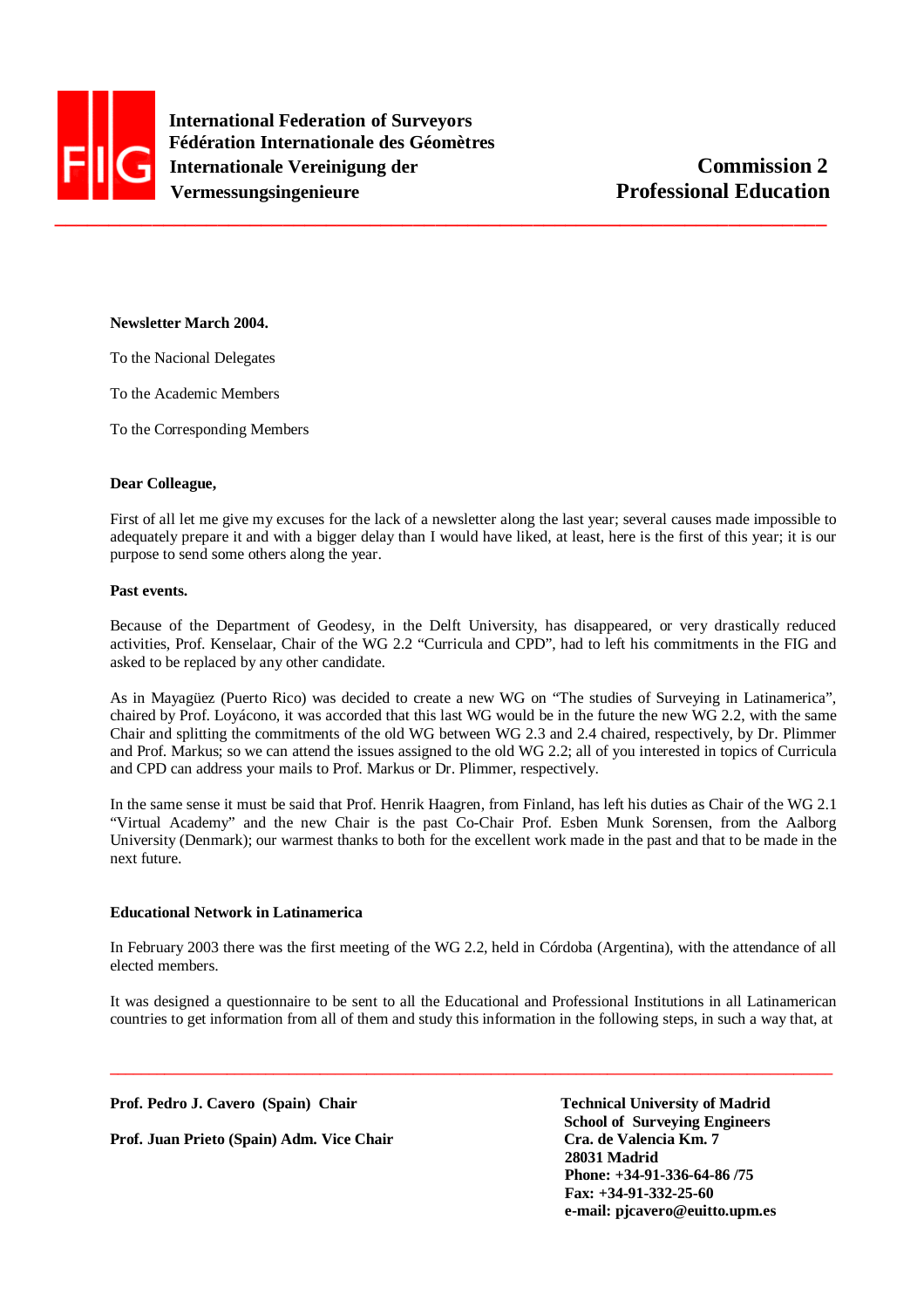the end of the process, we could get a map of the "state of the art" in the Educational and Professional fields in the continent; with this map we will be able to edit a report to be addressed to the National and International Authorities related to our Profession and Education asking for their support to solve the lacks and needs detected in the process.

This network has been born with the spirit of permanence and is not a circumstantial organization to solve, here and now, a problem; on the contrary, it spirit is to continue working for the profession in the future trying to make easier the contacts among all colleagues in the Educative and Professional fields.

The continent was divided in several regions and assigned each of them to the different members nominated in Puerto Rico.

## **Guatemala meeting**

Last June, organized by the UN, there was the first regional meeting in Antigua Guatemala (Guatemala) on "Land Administration" inside a programme to develop Cadastre, Land Management, Land Administration, Land Tenure, etc. in Central America. This was the first of several meetings developed later in different regional countries. Commission 2 was invited to participate and Chair of the Commission and of WG 2.2 gave two and one paper. The meeting was a real success, with many participants, mainly from the region, with a high level of papers and very interesting conclusions. There was a special meeting with the representatives of Universities in the region and it was decided to strength the links between Commission2 and the different Universities, mainly in order to establish the studies of Surveying in the countries where these are not taught, that is, in all countries except Costa Rica and Panama; nevertheless, it should be said that not all of them are ready to start jus now; only Guatemala is going on with the intentions of starting as soon as possible. All information about this meeting can be seen in www.bivicat.org . Several other meeting has been afterwards held in other Centralamerican countries.

## **Joint WG 2.4 (Com2&3) - Knowledge Transfer in SIM**

Commission 3 co-sponsored and contributed to GIS Summer School (GISS) that was organised by University of West Hungary, College of Geoinformatics (Bela Markus) in August 2003 in Szekesfehervar, Hungary, with lectures and practical training contributed by Commission 3 (Gerhard Muggenhuber, Reinfried Mansberger) and Commission 7 (Paul van der Molen).

GISS gathered about 50 students and 10 tutors in Székesfehérvár, in one of Hungary's historical towns. The international group of students decided to spend 5 days dealing with GIS applications in Land Management, land administration, cadastre, land use planning, land consolidation, land development, data integration, change detection and analysis, environmental management and nature protection. Special emphasis was given to the impacts of the EU accession.



The wide spectrum of topics, which of course can not be covered in 5 days, so the GISS carefully divided the students into four working groups. These were:

**\_\_\_\_\_\_\_\_\_\_\_\_\_\_\_\_\_\_\_\_\_\_\_\_\_\_\_\_\_\_\_\_\_\_\_\_\_\_\_\_\_\_\_\_\_\_\_\_\_\_\_\_\_\_\_\_\_\_\_\_\_\_\_\_\_\_\_\_\_\_\_\_\_\_\_\_\_\_\_\_\_\_\_\_\_\_\_\_\_\_\_\_\_** 

- WG1: Land Administration and Cadastre
- WG2: Land Management and Rural Development
- WG3: GeoInformation in Nature Protection

Prof. Pedro J. Cavero (Spain) Chair Technical University of Madrid

**Prof. Juan Prieto (Spain) Adm. Vice Chair Cra. de Valencia Km. 7**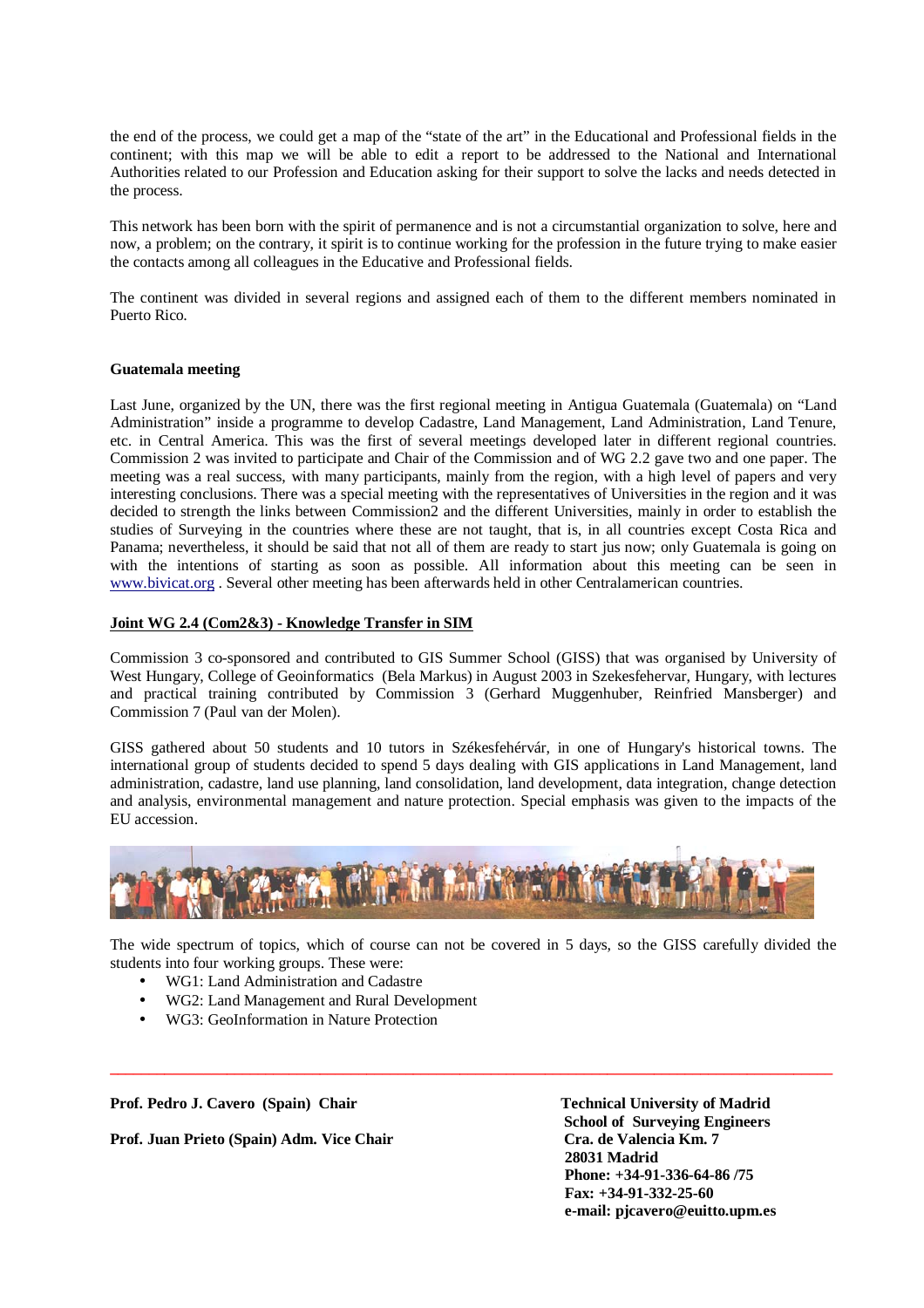• WG4: Lands and Mapping - Impact of the EU accession

Based on cooperation with other WG and other Commissions this WG will :

- Develop methods and share experience on **education, training in SIM**
- Develop a position paper on a regional approach for a NSDI.

# **Fiji islands**

During the last Working Week held in Paris there were established the first contacts with the representative of that country, Mrs. Angina Prasaad. In the paper given by her in one of the Comm. 2 Technical Sessions it was shown the situation of the Profession and its studies in the country with absolute lack of any kind of University education in our professional field. After Paris we were contacted by Prof. Greenwood, from Fiji, who sent us information about a project they wanted to start to get the first native professionals, although at not University level, for the moment; later on, Prof…………….. sent the last news about this project and now Prof. C. Hoogsteden, leader of the Liaison Group for the South Pacific, is, representing the Comm. 2, the FIG person attending this project.

## **Second FIG Regional Conference in Marrakech (Morocco)**

Between 2 and 5 December last year there was the 2<sup>nd</sup> FIG Regional Conference held in the old and beautiful city of Marrakech (Morocco). The conference was an absolute success from the technical, social and organizing points of view; the warm atmosphere, the enormous human quality of our hosts will never be forgotten for the lucky attendants to the meeting.

There were two technical sessions in Comm. 2 and a "Roundtable on Surveying and GIS Education in Africa", chaired by the President of FIG Prof. Magel. This roundtable was organized because of a letter sent to the FIG Authorities by Prof. Heinz Rüther, from South Africa, explaining the situation and asking for support in order to improve the very low conditions of University Education in that continent.

During the roundtable it was shown the difficult situation in most of the African Universities, mainly in the Sub-Saharian continent; in many of them there are poor conditions for Professors and Teachers (lack of suitable and modern docent equipment, some times; lack of good and modern training of the teaching staff, in some other Centres; very low salaries, what makes very difficult the full time teaching…), few students in most of the Universities; in this sense it was very clarifying the talk given by a Kenyan student who, among many other interesting things,

said that "… the number of new students is coming down very quickly because the studies are very difficult, the profession very hard and dangerous and the salaries very low…" .

As a consequence of the above mentioned roundtable Comm. 2 organized a meeting with experts from the continent to organize a FIG Educational Network for Africa. There were nominated two Coordinators: Prof. Heinz Rüther for the Sub-Saharian Africa and Prof. Semlali, from Morocco, for the North Africa and Arabic, the Middle East and the Gulf countries.

The main aims of this Network, as it is in the Latinamerican one, are the following:

**\_\_\_\_\_\_\_\_\_\_\_\_\_\_\_\_\_\_\_\_\_\_\_\_\_\_\_\_\_\_\_\_\_\_\_\_\_\_\_\_\_\_\_\_\_\_\_\_\_\_\_\_\_\_\_\_\_\_\_\_\_\_\_\_\_\_\_\_\_\_\_\_\_\_\_\_\_\_\_\_\_\_\_\_\_\_\_\_\_\_\_\_\_**  1.- To make a "field work" contacting university and professionals colleagues in the different countries to know "the state of the art" in each of them.

Prof. Pedro J. Cavero (Spain) Chair Technical University of Madrid

**Prof. Juan Prieto (Spain) Adm. Vice Chair Cra. de Valencia Km. 7**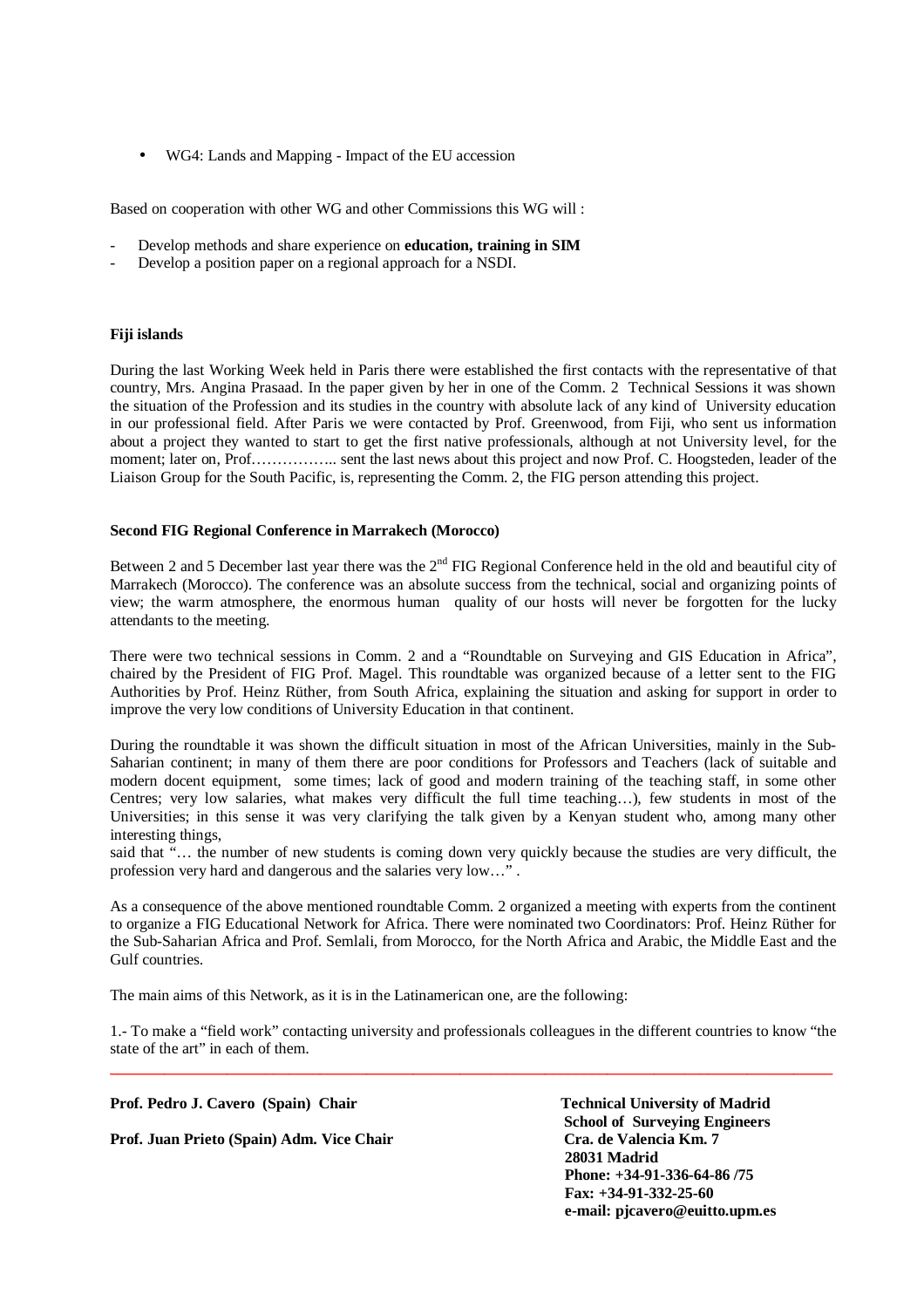2.- To get information about the educational situation getting the syllabuses, docent facilities, teaching staff, students, resources, etc.

3.- To get information from the professionals to know which are the needs, in education, in every country, according to their knowledge of the situation.

4.- To analyze the information and make a "map at large scale" of the situation in every country and, with that of all countries, to get a "map at smaller scale" of the situation in the continent as a whole.

5.- These maps will give us a picture of the reality, the needs, the lacks, the positive things, etc.

6.- We will design a very flexible syllabus of, at least, BAC+3 years, which could be tailored for every country, but assuring that a minimum level of knowledge would be acquired by the graduates.

7.- When all this information has been studied, analyzed and organized we will prepare a document explaining the situation, the steps to be given, the costs of this "operation" and everything which could be of interest.

8.- This document, once finished, will be sent to the FIG Authorities for them to know and to the National ones, for them to know, as well, the problem, the importance of having a good education and good professionals in Surveying in every country for their welfare and the benefit of their inhabitants. The FIG Council, or Office, should send this document to the international bodies (UN, WB, etc) for their knowledge and for getting funding from such institutions to put in force this project, whose costs will be evaluated in the document.

# **Next events.**

### **Latinamerican Network meeting.**

Since 13 to15 next April there will be the annual meeting of the Educational Network for Latinamerica in Costa Rica, held by the Costarriquean Association of Surveyors (Colegio de Topógrafos de Costa Rica).

The main aim of this meeting is to study and realize a first analysis of the collected information from the different countries, to try to get such information from that countries that have not yet sent it and, later, prepare a global report about the situation, the needs, the solutions,… to be sent to the national and international authorities in order to get their support for solving as many problems as possible, in the same sense as we have fixed for the African Network. This global report should be prepared to be given in a Regional Conference to be organized in Latinamerica next year, or, if this is not possible, in a FIG Comm. 2 Seminar to be organized in that continent.

#### **Athens Working Week.**

As most of you know, since 22 to 27 May there will be the annual Working Week in Athens, where it is expected that a big number of representatives of the different Associations attend the event.

Commission 2 there will have three Technical Sessions, one together with Commission 1 and two alone; the number of papers have been 18.

**\_\_\_\_\_\_\_\_\_\_\_\_\_\_\_\_\_\_\_\_\_\_\_\_\_\_\_\_\_\_\_\_\_\_\_\_\_\_\_\_\_\_\_\_\_\_\_\_\_\_\_\_\_\_\_\_\_\_\_\_\_\_\_\_\_\_\_\_\_\_\_\_\_\_\_\_\_\_\_\_\_\_\_\_\_\_\_\_\_\_\_\_\_** 

Prof. Pedro J. Cavero (Spain) Chair Technical University of Madrid

**Prof. Juan Prieto (Spain) Adm. Vice Chair Cra. de Valencia Km. 7**